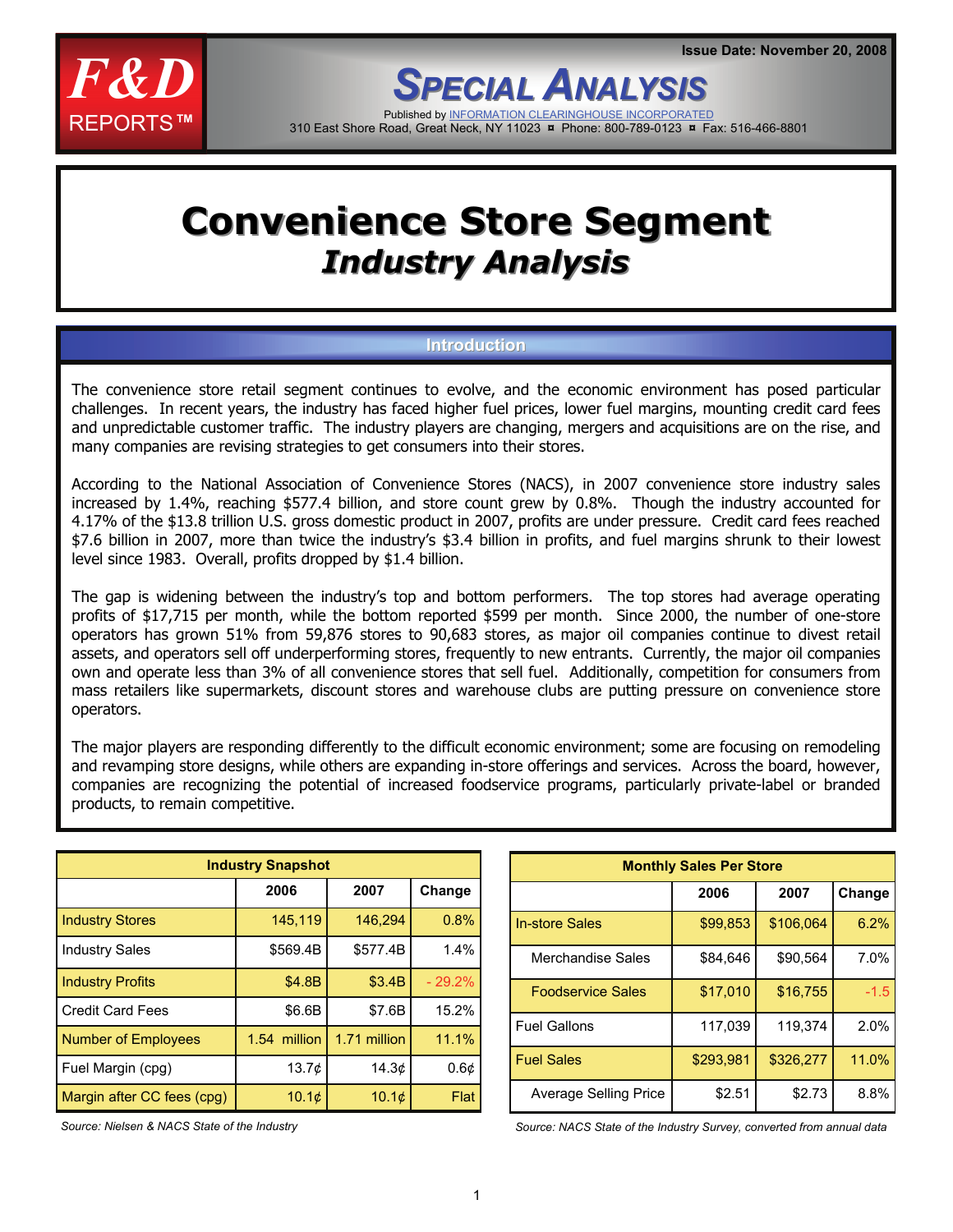#### **Overview**

The term 'convenience store' is broad and encompasses a wide variety of formats. Development of the convenience channel has led to increased segmentation with further definition of consumer convenience needs and the formats that best suit those needs. Convenience stores are often characterized by several key features including small size (occupying less than 5,000 square feet of floor space), off-street parking and/or convenient pedestrian access, extended hours of operation (in some cases, open 24 hours, seven days a week) and stocking at least 500 SKUs, including grocery type items such as soft drinks, snacks, confectionery and tobacco. Others have in-store chain restaurants. The NACS classifies different types of convenience stores as follows:

**Kiosk** 

- ♦ Expanded Convenience Store
- **Traditional Convenience Store**

- **Limited Selection Convenience Store**
- Mini Convenience Store
- **Hyper Convenience Store**

Below is a ranking of the top 25 convenience store operators in the U.S. by store count according to TDLinx, a division of ACNielsen, for 2008:

| <b>Rank</b>    | Company / Headquarters                                  | <b>Store</b><br>Count | Annual<br>Commodity<br>Volume*<br>(millions) |        | <b>Select Banner Names</b>                                                                                                                    |
|----------------|---------------------------------------------------------|-----------------------|----------------------------------------------|--------|-----------------------------------------------------------------------------------------------------------------------------------------------|
| $1 -$          | 7-Eleven Inc, Dallas TX                                 | 6,271                 | \$                                           | 13,114 | 7-Eleven                                                                                                                                      |
| $\overline{2}$ | BP North America, Warrenville IL                        | 4,863                 | \$                                           | 15,769 | ampm Mini Market, Amoco, Arco, Arco Thrifty, BP, BP<br>Connect, BP Shop                                                                       |
| 3              | Shell Oil Products, Houston TX                          | 4,673                 | \$                                           | 9,865  | Shell                                                                                                                                         |
| $\overline{4}$ | Exxon Mobil Corp., Irving TX                            | 4,466                 | \$                                           | 9,714  | Exxon, Mobil                                                                                                                                  |
| 5              | ChevronTexaco Corp., San Ramon CA                       | 4,011                 | \$                                           | 9,151  | Chevron, Texaco, Chevron Extra Mile                                                                                                           |
| 6              | Alimentation Couche-Tard, Quebec CAN <sup>1</sup>       | 3,083                 | \$                                           | 8,697  | Circle K, Mac's, Couche-Tard                                                                                                                  |
| $\overline{7}$ | Speedway SuperAmerica, Enon OH <sup>2</sup>             | 2,829                 | \$                                           | 8,745  | SuperAmerica, Marathon, Speedway, Rich Oil                                                                                                    |
| 8              | CITGO, Tulsa OK                                         | 2,005                 | \$                                           | 4,016  | <b>CITGO</b>                                                                                                                                  |
| 9              | Sunoco Inc., Philadelphia PA                            | 1,797                 | \$                                           | 5,019  | A Plus, Coastal, Optima, Sunoco                                                                                                               |
| 10             | The Pantry Inc., Sanford NC                             | 1,664                 | \$                                           | 6,848  | Pantry, Golden Gallon, Li'l Champ, Sprint, Campus, Cow-<br>boys, Etna, Golden Gallon, Kangaroo, On the Way, Petro<br>Express, Smokers Express |
| 11             | Valero Energy Corp, San Antonio CA                      | 1,536                 | \$                                           | 7,638  | Valero, Diamond Shamrock, Ultramart, Beacon, Corner<br>Store, Total                                                                           |
| 12             | Conoco Phillips Inc, Houston TX                         | 1,475                 | \$                                           | 3,330  | 76, Conoco, Phillips 66                                                                                                                       |
| 13             | Casey's General Stores, Ankeny IA                       | 1,454                 | \$                                           | 4,007  | Casey's General Store                                                                                                                         |
| 14             | Kroger, Cincinnati OH                                   | 799                   | \$                                           | 2,823  | Kroger, Kwik Shop, Quik Stop, Loaf N' Jug, Mini-Mart, Tom<br>Thumb, Smith's, Turkey Hill, King Sooper's                                       |
| 15             | Amerada Hess Corp., Woodbridge NJ                       | 708                   | \$                                           | 3,246  | Hess, Hess Express                                                                                                                            |
| 16             | Wawa, Wawa PA                                           | 580                   | \$                                           | 3,908  | Wawa                                                                                                                                          |
| 17             | Cumberland Farms Inc., Canton MA                        | 572                   | \$                                           | 2,564  | <b>Cumberland Farms</b>                                                                                                                       |
| 18             | Racetrac Petroleum, Smyrna GA                           | 517                   | \$                                           | 2,637  | Racetrac, Raceway                                                                                                                             |
| 19             | Susser Holdings Corp./SSP Partners<br>Corpus Christi TX | 500                   | \$                                           | 848    | Stripes, Town & Country                                                                                                                       |
| 20(t)          | Delek US Holdings Inc., Franklin TN                     | 499                   | \$                                           | 1,322  | East Coast, Fast Food & Fuel, MAPCO, Favorite                                                                                                 |
| 20(t)          | QuikTrip Corp., Tulsa OK                                | 499                   | \$                                           | 4,424  | QuikTrip                                                                                                                                      |
| 22             | Kum & Go L.C., West Des Moines IA                       | 438                   | \$                                           | 1,408  | Kum & Go                                                                                                                                      |
| 23             | Holiday Cos. Inc., Minneapolis MN                       | 427                   | \$                                           | 1,630  | <b>Holiday Stationstore</b>                                                                                                                   |
| 24             | Military, Arlington VA                                  | 405                   | \$                                           | 2,372  | Coast Guard Mini Mart, Marine Corps Shoppette, NEXCOM<br>Mini Mart, Shoppette                                                                 |
| 25             | Sheetz Inc., Altoona PA                                 | 350                   | \$                                           | 3,436  | Sheetz                                                                                                                                        |

\*All commodity volume (ACV) figures are annualized ranges of the estimated retail sales volume of all items sold in a store that pass through the retailer's cash registers. Lottery sales are not included; gas sales are included where applicable. TDLinx ACV is an estimate—a directional measure to be used as an indicator of company size. Store counts and ACV are as of August 2008, according to *Convenience Store News'* Top 100 Rankings.

**<sup>1</sup>**Alimentation Couche-Tard operates stores in both Canada and the U.S. For this ranking, only U.S. stores are counted.

**<sup>2</sup>**Speedway SuperAmerica LLC is owned by Marathon Oil Co., Houston.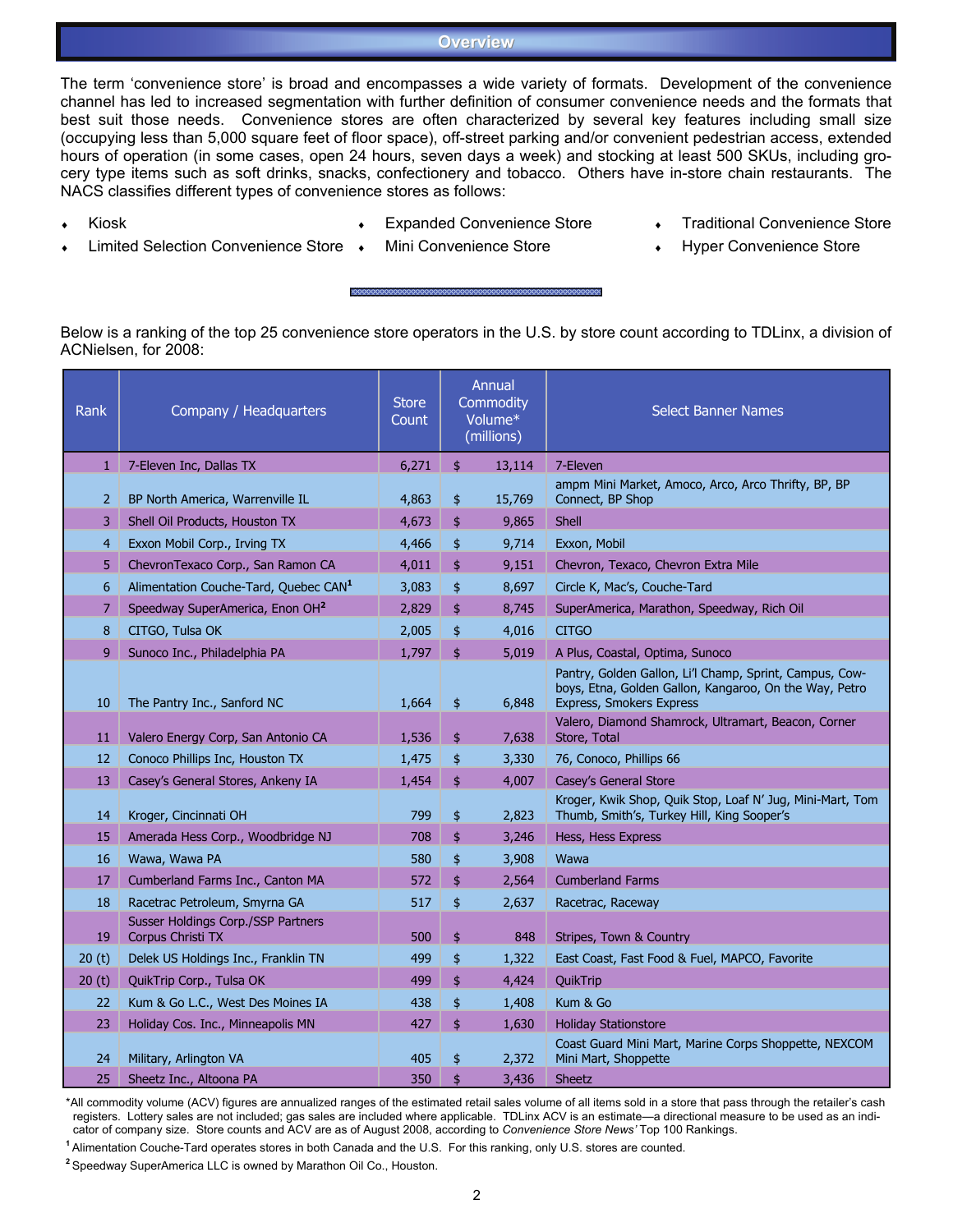

*Source: TDLinx, a service of the Nielsen Company*



*Source: NACS State of the Industry Survey, 2008*



*Source: NACS State of the Industry Survey, 2008*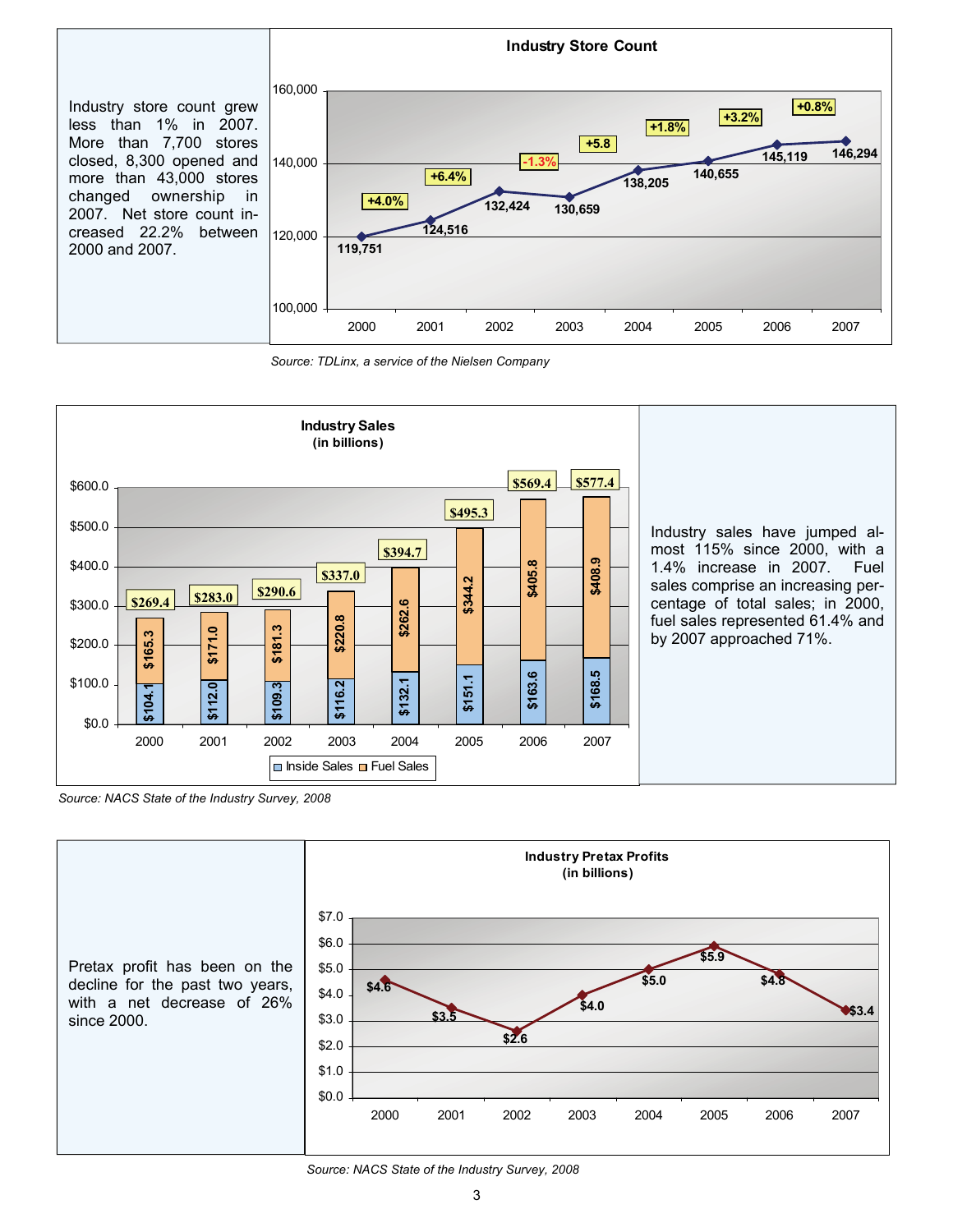## **Fuel Sales Fuel Sales**

Fuel sales comprise the largest percentage of the convenience store industry's business but generate a diminishing percentage of its profits. Of the total U.S. convenience store count, 115,157 stores—or 79%—sell fuel. Convenience stores sell an estimated 80% of fuels purchased in the U.S., and fuel sales comprise 70.8% of industry sales. Fuel prices increased 8.8% in 2007, but fuel sales rose only 0.7% to reach \$408.9 billion. Furthermore, because of low gross margins, fuels accounted for only 33.8% of the convenience store industry's gross profit dollars in 2007. Fuel gross margins shrank to 5.2% in 2007, the lowest level since 1983.



\* 20% of distribution and retail costs go to credit card companies *Source: NACS, U.S. Energy Information Administration* 

Gas prices jumped 8.9% in 2007 and 26.9% in the first nine months of 2008. However, prices dropped 25.6 cents between the end of October and beginning of November, and in some areas prices are now below \$2.00 per gallon. Oil dropped nearly 7% to under \$66 a barrel in early November after a U.S. government report demonstrated rising fuel stockpiles and slowing demand. Gasoline stocks rose in October, as demand for fuel fell 2.3% over the four-week period ending October 31. The Energy Information Administration indicated that consumption of petroleum products has fallen in 2008, driven down by price increases and the weakening economy. Prices are expected to decrease in 2009, following movements in crude oil prices.

According to a 2008 NACS consumer survey, 45% of consumers polled said that high gas prices have significantly affected their spending, which is twice that of any other economic concern. When asked which factor was most important when buying gas, almost three quarters of consumers selected price, with location and brand at a very distant second and third, respectively. To save a penny per gallon, translating to approximately 10 cents a fill-up, about a third of consumers would inconvenience themselves in terms of time or changing behaviors. The survey also found that as gas prices increase, more than 20% of consumers said they would be less likely to purchase in-store items.

The Nielsen Company's results indicated that in 2007 convenience stores were the preferred destination for consumers buying gas, attracting nine times more gas buyers than warehouse clubs or grocery stores (which typically have fewer pumps). However, warehouse clubs are capturing more dollars per trip:



As for regional differences, Texas reports the most convenience stores selling fuel—11,885 stores, which is 84% of all stores in the state, according to the NACS. Iowa, Montana, North Dakota, Nebraska and South Dakota have the highest percentage selling fuel, approximately 96% of convenience stores in each state. New Jersey (38%) and Oregon (58%) have among the smallest percentage of stores selling fuel; these two states also mandate full service for fuel sales. Other states with low percentages include Massachusetts (44%), New York (53%) and Rhode Island (57%).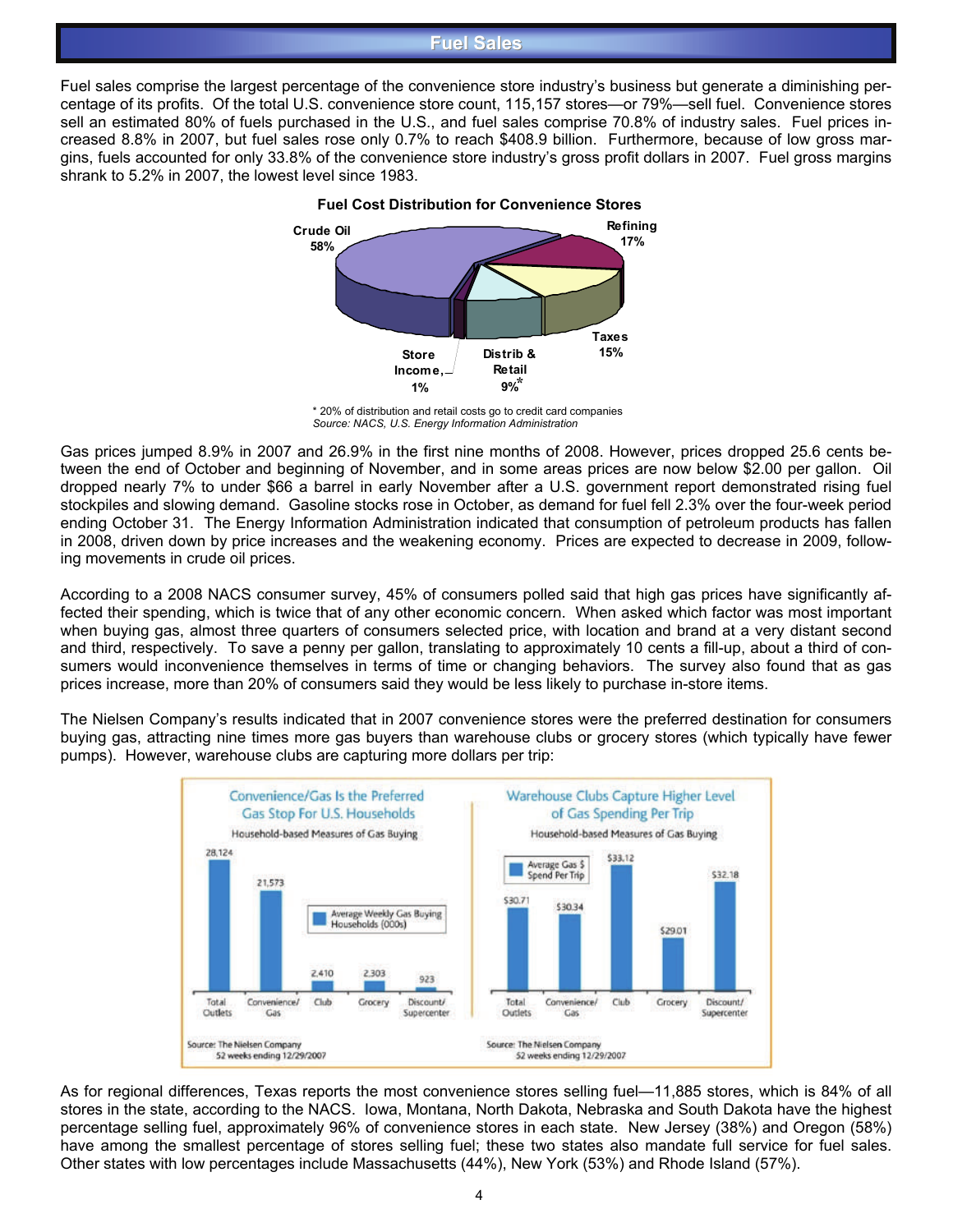Credit card fees in the convenience and petroleum industry surged \$1.0 billion, or 15.2%, to reach \$7.6 billion in 2007, compared to the industry's \$3.4 billion in profits. Last year was the first year that credit card fees surpassed store profits, jumping to levels more than twice profits.

According to the NACS, when a driver pays for gas with a credit card, retailers must pay an interchange fee to both the retailer's bank and the card-issuing bank, at a total average of 2.5% of the sale price. With gas prices between \$3 and \$4 a gallon, retailers have been paying anywhere from \$0.08 - \$0.10 per gallon, on average, for card transactions. If, as per the Oil Price Information Service, retailers average \$0.12 cents a gallon in gross profit each month, then they net roughly \$0.02 profit per gallon. The U.S. has the highest fee scale of the industrialized world, ranging from 2% - 4%, with Australia (0.5%) and the U.K. (0.7%) significantly lower.

Credit card companies have come under scrutiny by retailers and consumers for having too much power in setting fees. Visa and MasterCard, who control roughly 80% of the U.S. credit card market, have been thus far able to set rates that retailers can 'take or leave.' The Electronic Payments Coalition, which is made up of banks and major credit card companies, claim the fees are needed because they allow banks to take on fraud risk and other card operations. Starting in April 2007, MasterCard capped interchange fees on credit or debit gas purchases of \$50 or more. In mid-2008, Visa announced it would also cap fees on gas purchases at \$0.95 per transaction and ease purchase amount restrictions known as 'holds' or 'blocks.' This year, two bills introduced in the House of Representatives and Senate ordered credit card companies and retailers to bargain on interchange rates; a government-appointed arbitration panel would step in where an agreement could not be reached.

While gas prices are high, convenience store profits are pressured due to the rising credit card fees. To remain competitive in the midst of fuel price fluctuations and cash-strapped consumers, some retailers are offering discounts for purchases with cash or charging higher prices for in-store items. Though credit card fees proved problematic for convenience store operators over the last few years, gas prices have started to fall and are expected to continue to decrease in 2009, which may translate into relief for retailers.

#### **In-Store Sales**

| <b>Category</b>                           | % of In-Store Sales |
|-------------------------------------------|---------------------|
| Cigarettes                                | 36.9%               |
| Packaged beverages                        | 16.0%               |
| 3. Beer                                   | 13.2%               |
| Food prepared on site<br>$-4.$            | 7.9%                |
| Hot dispensed beverages<br>5 <sub>1</sub> | 5.5%                |
|                                           | 79.5%<br>Total      |

Cigarettes continue to dominate in-store sales, accounting for more than one in every three dollars spent in stores. In 2007, nearly 80% of in-store sales and over 70% of gross margin dollars were from the top five categories:

The packaged beverage category has had an increasingly significant impact on in-store sales and currently produces the most customer traffic. At an October 2008 presentation to the convenience store industry, Coca Cola's VP of shopper marketing Diane Wallace offered the following statistics:

- The non-alcoholic beverages category is growing at about 7% annually, with vitamin-enhanced waters and energy drinks in the lead.
- The energy drink category is growing rapidly and generates about \$3.50 billion in annual sales. The top three manufacturers in the category capture nearly 84% of dollar sales: Red Bull (36.7%), Hansen's Monster (26.2%) and Coca-Cola (20.8%).
- Energy shots represent a small but fast-growing category, generating more than \$122.0 million in sales and more than tripling in size over the past year.
- Sports drinks are fairly flat, but within the category the diet or light segment is up 136.6%.
- Single-service water is up 13.1% in the latest year. Vitamin-enhanced water is up 77%.
- Ready-to-drink tea is up 12.6%, driven by premium brands; ready-to-drink coffee, led by energy drink hybrids like Java Monster, is also growing though it is a small category.
- Soft drinks have been flat to slightly down but are still the top destination category after gas; the category has a 96% household penetration. Soft drink consumers comprise approximately 82% of convenience store traffic.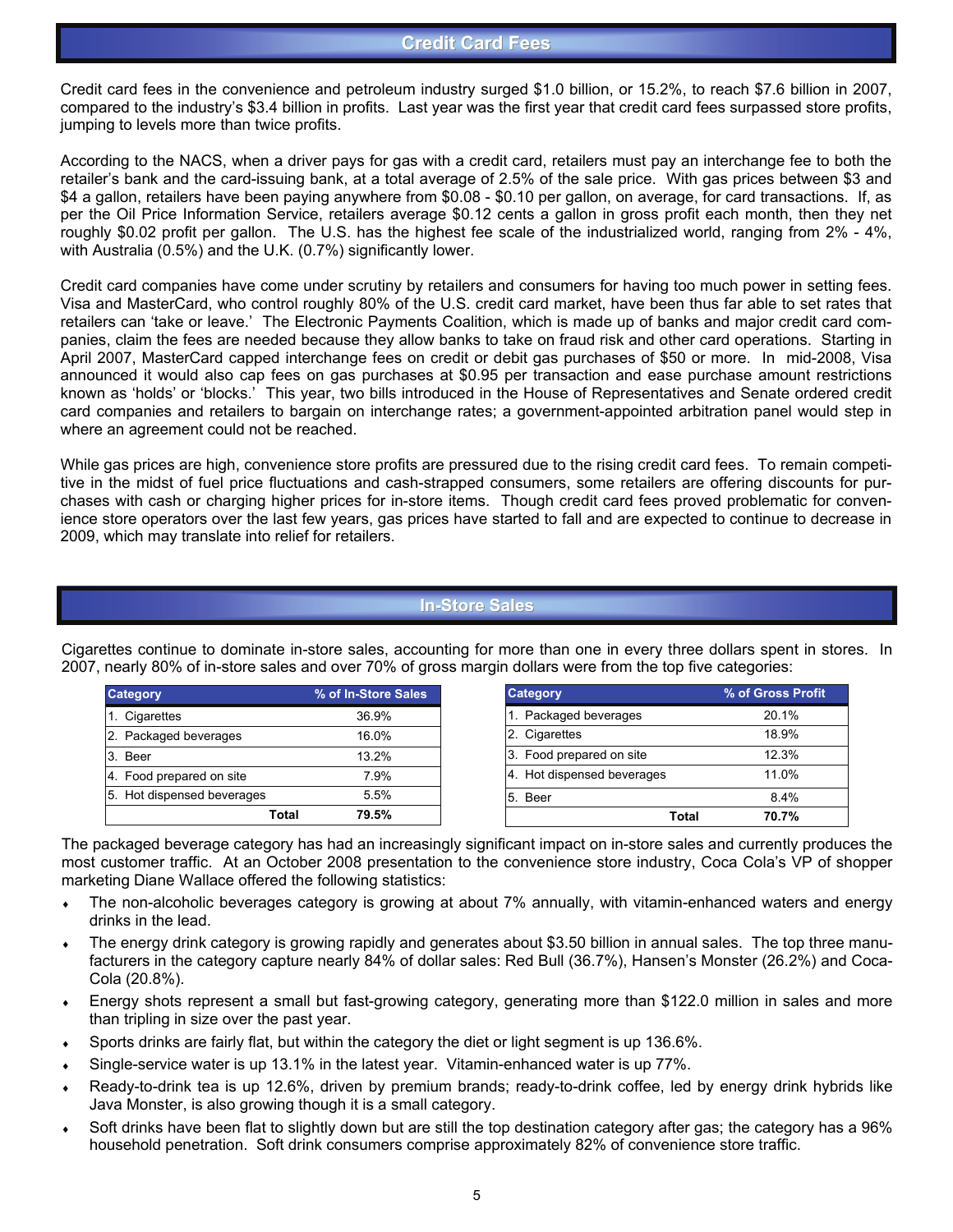#### **In-Store Sales (cont.)**

In the cigarette category, state excise tax hikes, smoking bans and an increasingly cash-conscious consumer have affected sales and changed purchasing behaviors. Many customers have responded by cutting back, promotion shopping and trading down, while retailers who make better margins on premium bands sacrifice profitability for sales. In its 2008 Industry Report, *Convenience Store News* found branded discount and generic cigarette brands increased market share by 2% and 0.3%, respectively, while premium brands fell in market share by 3.1%. Nationwide, average sales per store for premium brands (Marlboro, Camel and Newport) declined more than \$15,700, while branded discount (Doral, Pall Mall and Basic) grew nearly \$6,000 per store and generic brands (Gold Coast and private label) increased \$800.

The beer category has historically fared well during economic downturns. According to lobbying group Beer Institute, beer sales rose approximately 11% in 2007 and were up 1.4% through the first nine months of 2008. According to Nielsen statistics, this summer convenience store sales of "super premium" beers, including Michelob and Rolling Rock, increased in the double digits. Beer has experienced some minor inflation but has not been significantly affected by changes in grain and sugar product prices as have the snack and candy categories. However, many customers are trading down. Tom LeFevers, director of merchandising for Speedway SuperAmerica, commented, "There's a definite movement away from premium to less expensive beer."

Because of the continued growth of coffee and hot beverage sales, this category is no longer grouped under foodservice. Hot dispensed beverages, including coffee, now ranks in the top five in both percentage of sales dollars (5.5%) and gross margin dollars (11%). According to the NACS, more than two-thirds of those who buy coffee at a convenience store do so four or more times a week. Further, when factoring in hot beverages, drinks account for close to 40% of convenience stores' gross margin dollars.

With cigarettes and gas not bringing in the high margins they once did, retailers are turning to in-store sales to revive profit. In light of the shift in profitable sales channels, in-store sales—particularly related to foodservice programs—are becoming the differentiating factor among convenience stores. 7-Eleven president and CEO Joe DePinto commented further, "Many consumers are driving less frequently and using convenience stores for fill-in shopping with frozen foods, condiments, paper goods and health and beauty items."

### **Foodservice and Private Label Foodservice and Private Label**

With fuel margins dwindling and consumers conservative with spending, convenience store operators are assessing their foodservice offerings in hopes of capturing profit dollars. The convenience store industry accounts for approximately \$9.3 billion in combined sales of food prepared onsite and packaged sandwiches, and in 2007, food prepared on site represented 7.9% of in-store sales and 12.3% of gross margin dollars. As a percentage of total sales, foodservice is small, but it boasts significant profit margins. According to research firm Technomic, foodservice earns roughly 40% - 60% profit margins.

In the 2008 *Convenience Store/Petroleum News* annual Outlook Survey, 41.7% of retailers surveyed said they planned to expand their foodservice offerings in the coming year, making food the number one area for expansion. Similar to other channels like grocery stores, the product mix in convenience stores is also shifting with consumer demand. Many consumers are seeking healthy options; healthier snack sales jumped 6.6% in 2007. Additionally, with price as a top consumer concern, private label products are making waves. According to The Nielsen Company, private-label products are growing faster in convenience stores compared to other stores. Nielsen's research shows that in 2007 sales of private-label products rose by nearly 20% to \$826.0 million in the channel, compared to a 15% increase in drug stores and just under 10% in supermarkets. However, overall, private-label share is significantly lower in convenience stores—only 1.5%—compared to a 13% share of drug stores' dollar sales and a nearly 18% share of supermarkets' dollar sales.

Store operators continue to focus heavily on offering consumers variety and convenience as they enhance foodservice offerings. Many are also increasing their selections of prepared meals and coffees, utilizing freshness criteria and experimenting with online ordering. This phenomenon is beginning to cut into fast-food operators' business; consumers looking for low prices as well as a large selection, particularly for snacks and packaged beverages, may opt for the convenience store. As consumers look to combine trips to save money and time, gas margins remain low, and other channels like big-box retailers stay competitive, foodservice offerings will be crucial to convenience stores in maintaining or increasing profits.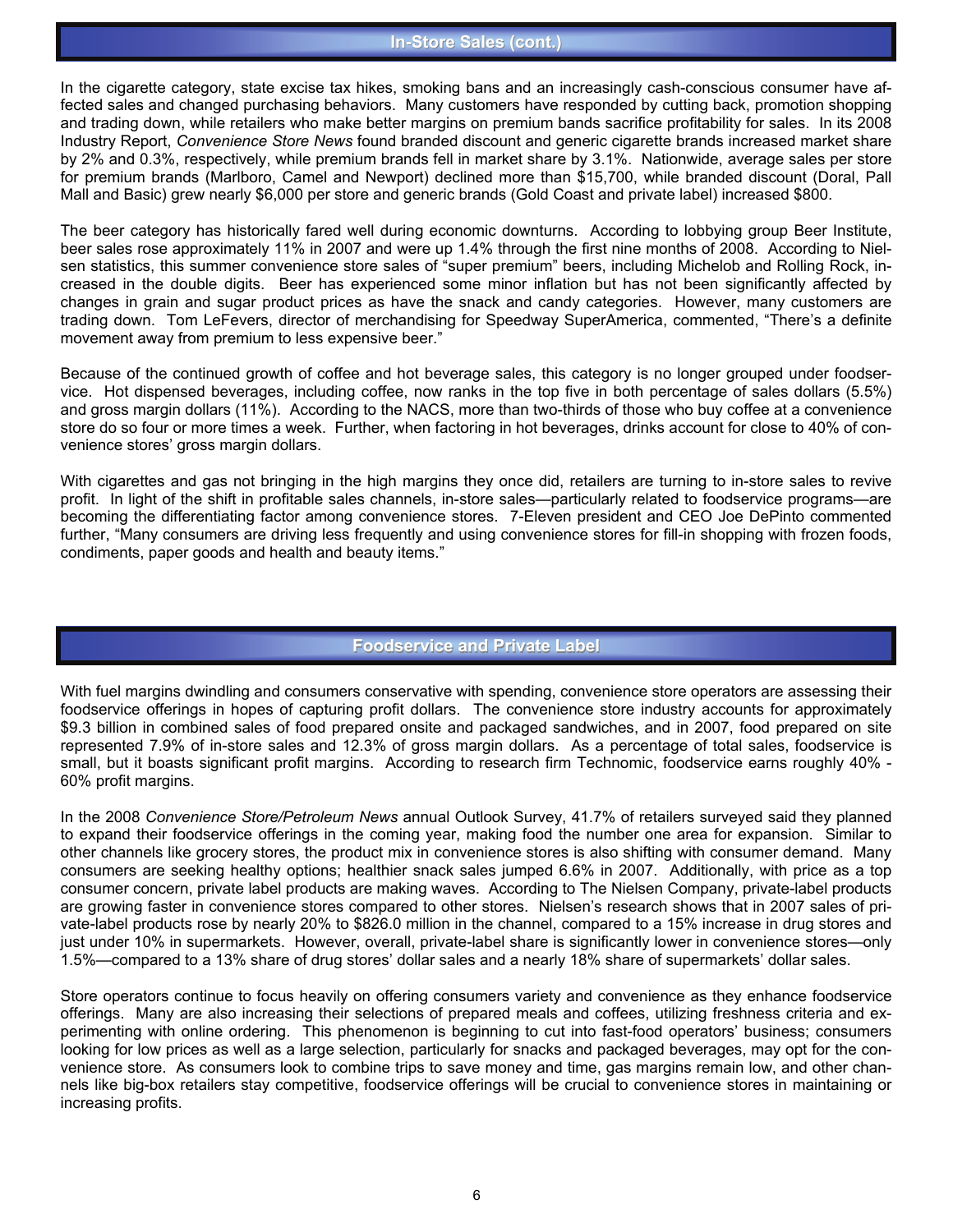#### **Foodservice and Private Label (cont.) Foodservice and Private Label (cont.)**



*Source: The Nielsen Company, YTD Dollar Sales Ending 6/9/08 vs. Year Ago, Total U.S.*



*Source: The Nielsen Company, 52 Weeks Ending 6/9/08, Total U.S.*

### **Hypermarket Competition**

Mass retailers like supermarkets, discount retailers and warehouse clubs are entering the market to sell fuel, competing with convenience stores. These "hypermarkets" are attracting consumers with one-stop shopping, often driving store traffic with sharper fuel pricing. Energy Analysts International predicts that by 2012, five companies will be responsible for 77% of all hypermarket fuel sales: Wal-Mart/Sam's Club, Costco, Kroger, Safeway and BJ's.

According to a 2008 survey of 4,000 shoppers nationwide by consultant group TNS Retail Forward, as many as one third of consumers are buying most of their gasoline at alternative retailers like supercenters, supermarkets and warehouse clubs, up from 22% just three years ago. Currently, these retailers capture an estimated 13% of U.S. fuel sales, and TNS believes that figure will rise to 16% by 2012. Many hypermarkets are increasingly offering lower gas prices or gas discounts based on in-store purchases, further attracting penny-wise consumers.

Additionally, a number of retailers are testing or already operating smaller-format stores, including Wal-Mart, Tesco, Safeway and Supervalu. While initially these stores may not directly compete with convenience stores , their focus on fresh and prepared foods, placement in urban markets, and discounted prices may translated into competition for convenience stores in the long term.

Besides the appeal of one-stop shopping and discounted gas prices, hypermarkets offer aggressive promotions and rewards programs that may win over the convenience store customer base. While profit margins on gas will be further pressured by these offerings, the appeal of these destination stores is likely to help increase traffic and profits. Convenience stores have been moderately successful in attracting consumers making stops between larger shopping trips to supermarkets or big-box retailers. Still, convenience stores must continue to respond to this growing threat to remain competitive in a shifting market.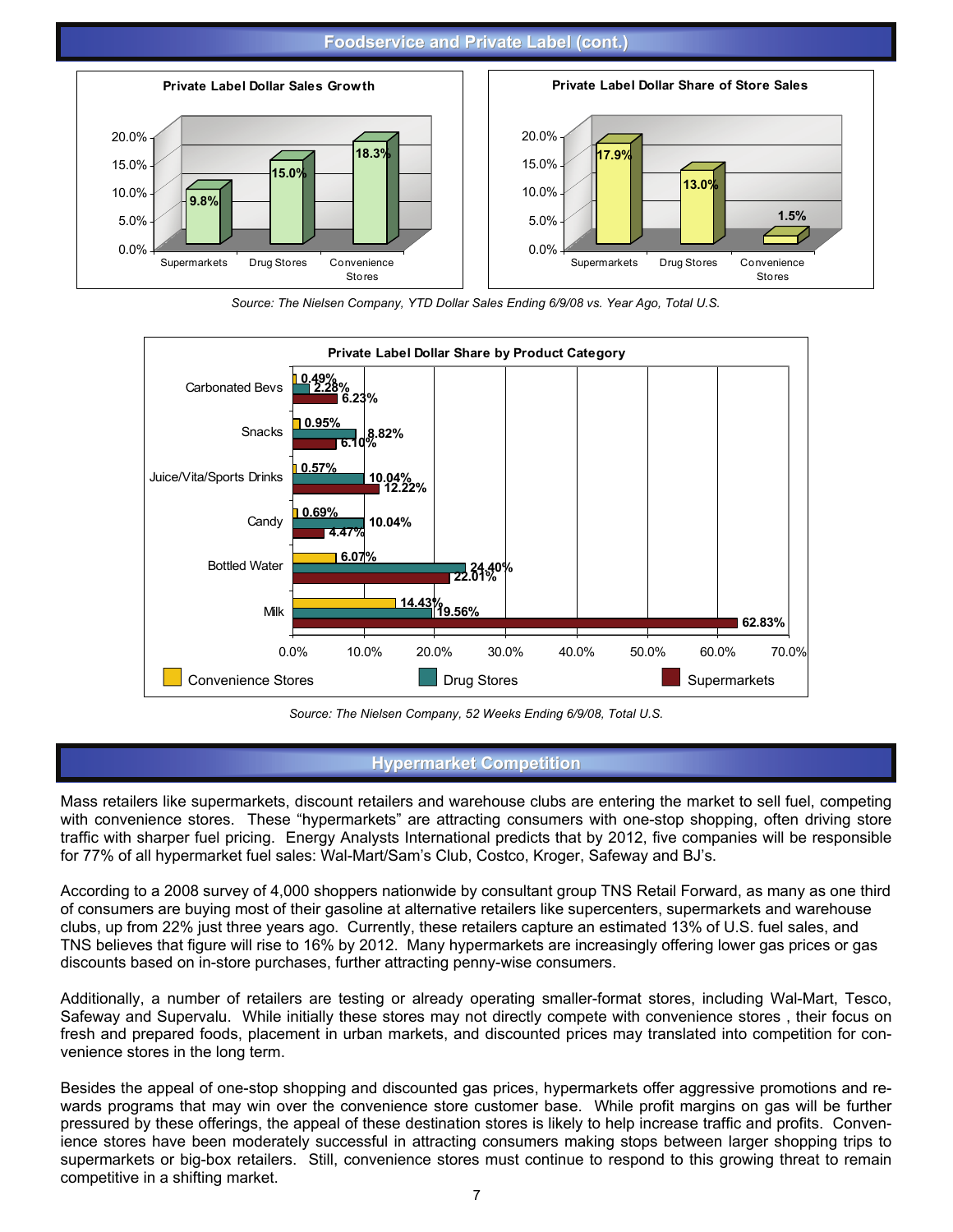#### **Individual Chain Profiles Individual Chain Profiles**



7-Eleven operates, franchises or licenses more than 34,800 stores in 17 countries. Approximately 19%, nearly 6,600 stores, are located in the United States. During 2007, 7-Eleven stores worldwide generated total sales of more than \$46.6 billion, with U.S. sales increasing 9.1% to approximately \$18.0 billion. The Company has implemented several growth strategies and has more in line for the coming years. In January of this year, the Company announced plans to grow its North American store base to 8,000 by 2010, at a time when other retailers are scaling back. The regions targeted for accelerated openings include the I-95 corridor from Boston to Washington D.C., southern California and northern Florida. The Company made two acquisitions in the past year: McKee Oil Company (Salt Lake City, UT; 10 units) in December 2007 and Neighborhood Convenience (Gloucester, VA; 7 units) in January 2008.

The Company's long-term focus is franchising, with a goal of converting the entire U.S. operations to franchise control by 2012. Roughly three-quarters of U.S. units are currently franchised. The franchise model is unique in that the Company owns or leases the stores and equipment used by franchisees, and the ongoing royalties received from franchisees are based on a percentage of store gross profit. The Company is also expanding through its Business Conversion Program (BCP), whereby independent business owners can apply to convert their stores to 7- Eleven stores. The stores receive a discounted makeover and branded merchandise, while splitting profits with the Company.





Slow sales due to the economy, credit card fees and shrinking fuel margins have been beneficial to the BCP since these issues are pressuring convenience store owners to convert. According to CEO Joe DePinto, about 75 independents have been converted under the program; after conversions, sales for those stores increased 40% to 100%.

Fuel sales represent 31% of business across all stores, much less than its competitors, and has decreased from 34.1% in 2005. Margins have fallen significantly. "We made about 12 to 13 cents a gallon profit when gas was \$1.50 a gallon, and we make 12 to 13 cents a gallon today," Mr. DePinto commented earlier this year. "If we lowered our margins, we'll lose money. If we raise them, competitors will take our business." Converted stores can choose their own gasoline brand, as independent gas stations look for ways to make their stores more competitive.



Foodservice currently represents 4.9% of sales. 7-Eleven has contracted with third-party bakeries and commissaries. The Company's system of 23 combined distribution centers in the U.S. and Canada are operated by third-party logistics providers and average approximately 20,000 square feet in size. Fresh foods, as well as a number of products developed specifically for the Company, are delivered daily. Proprietary items typically provide higher profit margins than other products. In March 2008, 7-Eleven said that it would introduce several new food items: gourmet iced and regular coffees, fresh produce, baked goods, pizza, chicken tenders, burritos, chicken wings, cheese steaks and churros. Assortments of these items will be tested in stores according to

region. By August, the Company completed a six-month pilot program at 100 North American stores. Based on the initial performance, management plans to expand the program and hopes to add the new prepared foods to approximately 800 stores a year.

In 2009, 7-Eleven will test centralized distribution for bottled and canned beverage deliveries at 300 stores in Los Angeles. The average store gets 62 deliveries a week, including 18 - 20 deliveries from beer, water and soft drink companies. Consolidating trips would improve delivery accuracy, increase shopper convenience and lower fuel costs. If the Los Angeles test works out, Mr. DePinto said the Company will eventually assess consolidating distribution for groceries, frozen foods and newspapers and magazines.

Additionally, 7-Eleven's new fast-cook ovens that prepare made-to-order hot foods in two minutes or less may grab even more customers from fast-food operators and quick-serve restaurants. Pizza will be sold by the slice or as whole pies promoted as a grab-and-go dinner option, cooked in 90 seconds and sold for \$9.99. The Company is also looking to add new drink products, such as value-priced gourmet coffees and "energy" and coffee-infused versions of its Slurpee. In response to Latino demand, 7-Eleven partnered with Anheuser-Busch to develop Chelada brand beer, which the Company claims is selling well.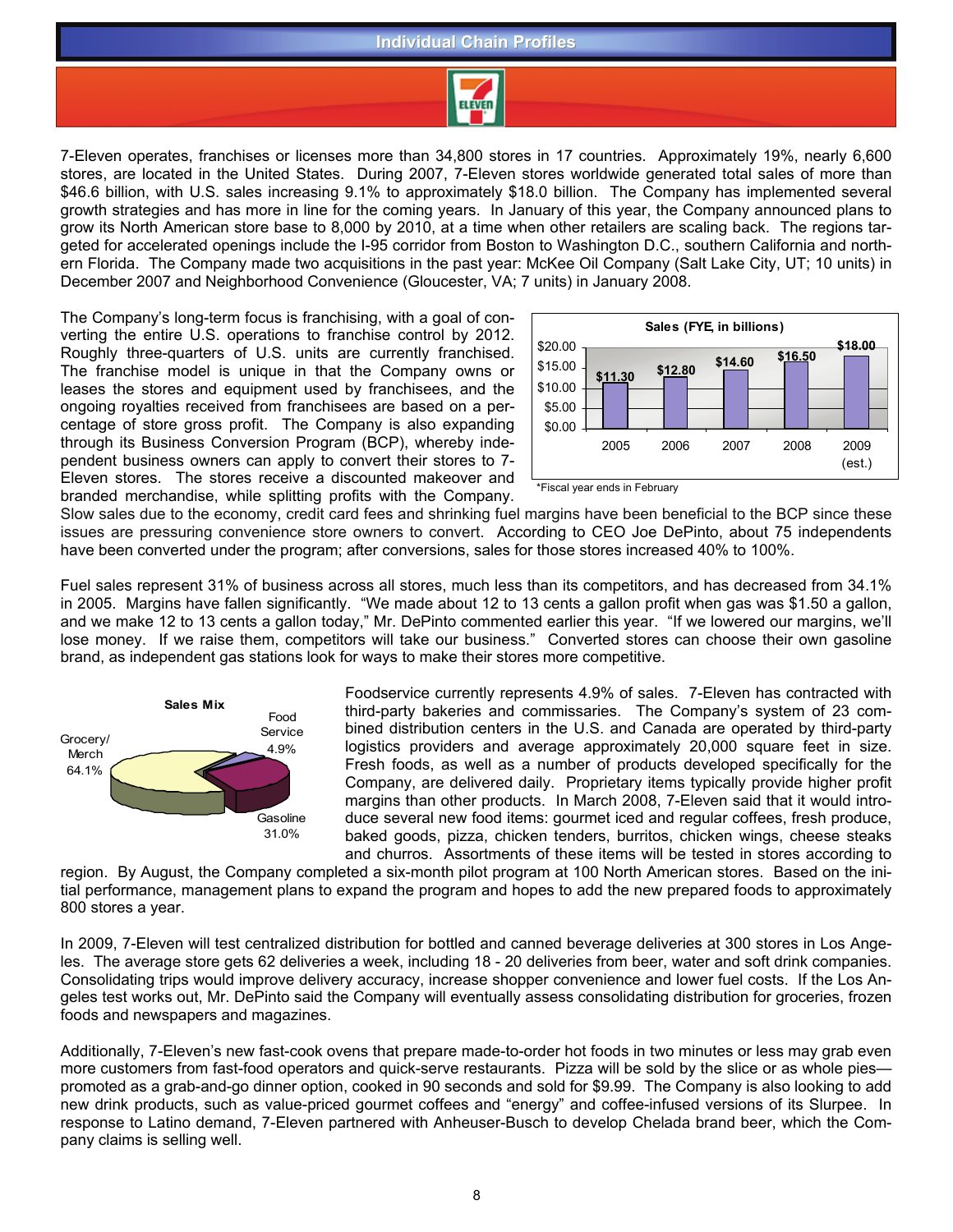# **Individual Chain Profiles (cont.) WGAROO GAROO**

The Pantry, headquartered in Sanford, NC, operates convenience stores across the southeastern United States. The Company was ranked the tenth largest convenience store operator based on store count in 2008, with approximately 1,664 stores in eleven states under several banners, including Kangaroo Express, Pantry, Golden Gallon, Li'l Champ, Sprint, Campus, Cowboys, Etna, Golden Gallon, Kangaroo, On the Way, Petro Express and Smokers Express. 80% of the Company's stores operate under the Kangaroo Express banner. The Pantry's stores are focused on highly traveled roads, coastal resorts and suburban markets; more than 95% of its stores sell gasoline. The Company had fiscal 2008 sales of \$9.00 billion. The Pantry's two most recent acquisitions involve Willard Oil Company (Spartanburg, SC; 11 units) in April 2007, and Anglers Mini-Mart (Summerville, SC; 16 units) and Petro Express (Charlotte, NC; 66 units) both in January 2007. The latter acquisition, which also included the wholesale fuels business of Carolina Petroleum Distributors of Charlotte, involved 66 stores that generated revenues of approximately \$629.0 million in 2006. The \$275.0 million purchase price was financed with roughly \$160.0 million of sale-leaseback proceeds and \$115.0 million in cash. In April 2008, The Pantry acquired 16 Sayle Oil convenience stores located in North Mississippi. The Company is one of only a few top convenience store chains that remain 100% Company-owned and operated and pursues growth through acquisitions. However, in May the Pantry announced that, due to rising oil prices, shrinking margins and declining sales, it would delay expansion plans and would temporarily halt acquisitions until early 2009.





The Pantry relies heavily on gasoline sales, which make up more than three quarters of its sales mix. Rising fuel prices resulted in reduced margins; the Company is anticipating full-year margins of \$0.10 - \$0.12 per gallon. Fiscal 2008 third quarter margins were 10.7 cents per gallon, and second quarter margins were squeezed to 9.0 cents. The Pantry's gasoline profits were further troubled this year by the Company's failed attempt to hedge higher fuel costs, causing a \$0.23 per-share loss in the 2008 second quarter. In June, The Pantry filed a lawsuit against CITGO, claiming that CITGO miscalculated the price of the ethanol blend it sells to the Company. The Pantry is alleging a breach of contract; the agreement was signed in 2003 and runs through 2010.

Credit card fees have also eaten into profits. The Company, which reportedly paid \$27.3 million for processing credit-card transactions between October 2007 and June 2008, has seen credit-card fees rise 32% in 2008. For gas fill-ups paid by credit card, the Pantry pays 1.69% per sale to the credit card processor. Plus, the Pantry is charged a \$0.15 flat fee for each swipe of a credit card on top of that percentage, even if consumers are only partially filling their tanks.



The Pantry's merchandise products include tobacco products, packaged beverages, beer and wine, health and beauty care products, self-service fast

foods and beverages, snacks, fast food, candy, dairy products, bread and cakes, grocery and other merchandise, and newspapers and magazines. Services revenue is derived from sales of lottery tickets, prepaid products, money orders, and car washes as well as public telephones, ATMs, amusement and video gaming. As of October 2008, the Company operated 239 quick-service restaurants (QSRs), including 105 Subway locations, which offer nationally branded food franchises including Subway, Hardee's, Blimpie, Krystal, Church's, Bojangle's, Dairy Queen, TCBY and Baskin-Robbins. The Company also has a variety of proprietary foodservice programs featuring hot food offerings. In recent years, The Pantry has been experiencing weaker sales of sodas, snacks and other food products and has been negatively affected by rising food costs. Foodservice represents only 1.5% of the Company's sales mix; the percentage of merchandise/ foodservice sales has dropped since 2005, when the combined categories brought in 30.5% of total sales and gasoline represented less than 70%.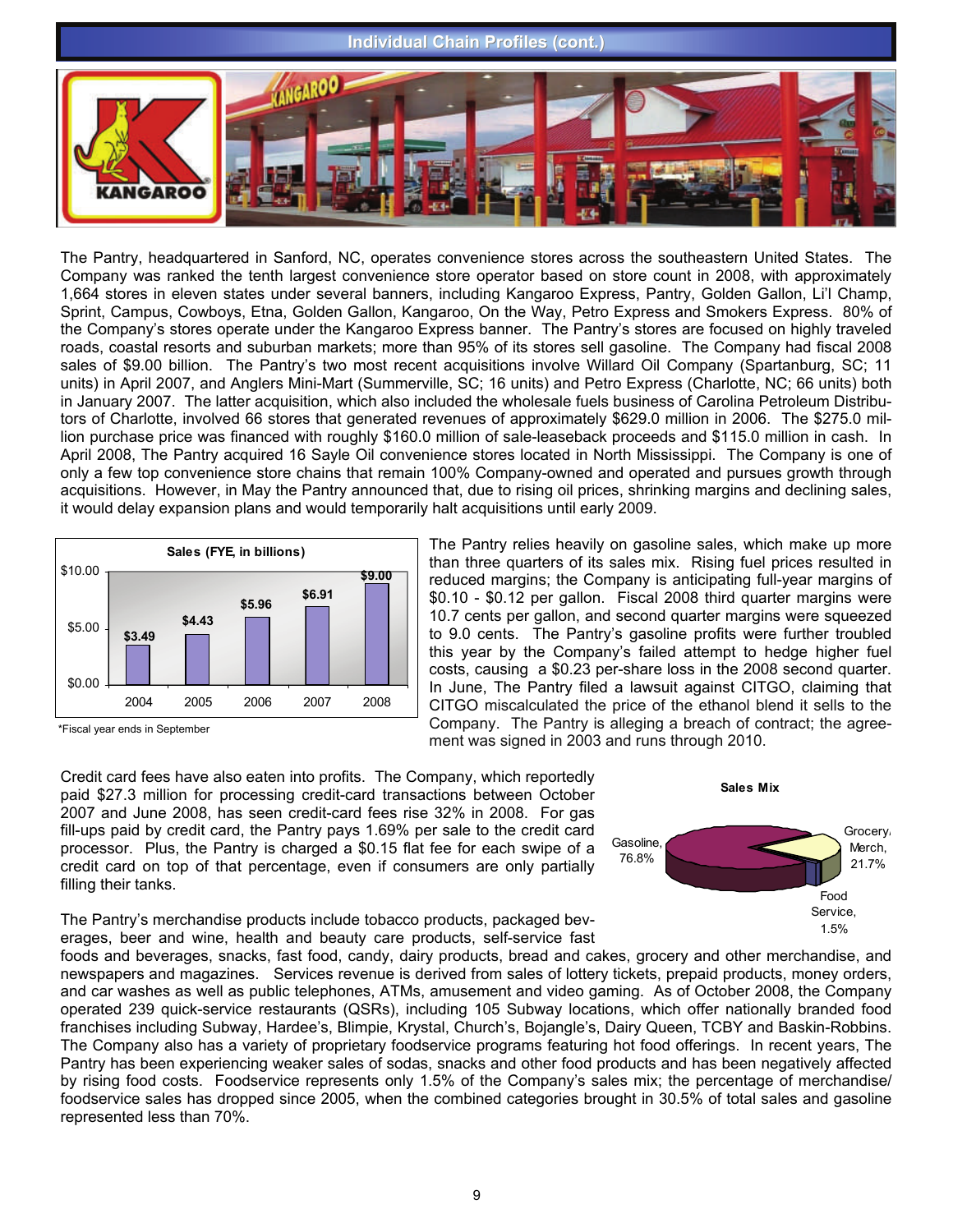# **Couche-Tard**

Alimentation Couche-Tard is the sixth largest convenience store operator by U.S. store count. Headquartered in Quebec, Canada, Couche-Tard operates 5,615 stores in 25 U.S. states and seven Canadian provinces. Approximately 80% of the stores are Company-operated, and the remainder are affiliated stores. The Company's stores are operated under three banners: Circle K (2,731), Couche-Tard (2,204) and Mac's (680). In July, management announced an aggressive plan to remodel approximately 350 stores and acquire between 200 and 300 units during the fiscal year ending April 2009. Also in July, the Company completed its acquisition of 83 stores—69 operating under the Convenient Food Mart banner, the others operating as dealers—in Central Illinois and the St. Louis, MO area, from Spirit Energy, LLC. In April, the Company completed its acquisition of 15 corporate stores from Speedway Superamerica LLC. Other recent acquisitions include Sterling Stores (Wauseon, OH; 28 units) and Richcor, Inc. (Pensacola, FL; 13 units). Mergers and acquisitions have long been profitable for Couche-Tard; the Company almost quadrupled the size of its U.S. operations when it bought the 1,663 Circle K stores and gasoline stations from ConocoPhillips in December 2003. The \$812.0 million cash purchase was the largest in Couche-Tard's history. At a time when other convenience store operators are clamping down on costs and capital investments, Couche-Tard plans to utilize its strong capital structure to expand its store base through substantial acquisitions.

Couche-Tard saw profitability decline at both the operating and net level in 2008. For its fiscal year ended April 27, 2008, the Company generated total sales of \$15.37 billion, with U.S. sales representing \$12.37 billion or over 80% of total sales. Not surprisingly, oil price increases helped boost revenue through higher retail prices of gasoline but ultimately hurt profit margins since the increased costs eroded gross margin.



Couche-Tard has sounded off about credit card fees, launching an offensive for its U.S. stores over the summer involving consumer awareness and a lobbying effort. Couche-Tard president

and CEO Alain Bouchard claims it is not right that merchants in Europe pay less than one-half of one percent of the sale price in a credit card transaction, while those in the U.S. pay more than 2%.



Gasoline sales represent 66.2% of the Company's sales mix. U.S. fuel revenue was \$8.89 billion and gasoline gross profits were \$393.9 million (4.4%) in fiscal 2008. Fuel gross margin for Company-operated stores in the U.S. decreased 1.18 cents per gallon, from 16.73 cents per gallon last year to 15.55 cents per gallon this year. Foodservice sales account for 11% of the Company's business. Stores offer nationally branded food franchises such as Dunkin' Donuts, Noble's Roman Pizza, Quizno's, Subway and Taco Del Mar. In September 2008, the Company terminated its five-year-old master franchise agreement with Dunkin' Brands for the Quebec province. The Company will remain a franchisee and will continue to operate its 22 Dunkin' Donuts sites; however, management plans to focus foodservice offerings on its proprietary brands and quick-service restaurants.

In May, the Company introduced its Couche-Tard Menu store concept, featuring a self-service environment with brandname prepared meals, warm pastries and specialty coffees. The product mix is designed to maximize sales potential for morning, lunch and after-work shoppers. The Company spent \$2.0 million renovating stores to implement the new concept, and the model was launched in eight stores in the Greater Montreal Region. The stores offer foods like sushi, soups, mousses, salads, smoothies, Asian and Italian dishes, pizza, pasta sauces, lasagna, wraps, breakfast sandwiches, fajitas, sorbets, pâtés, yogurts, low-calorie meals, desserts, Viennese pastries, cappuccinos, espressos and lattes. Each Menu store, organized around a central counter, will have a food advisor to help customers and monitor product quality and freshness. According to the Company, the concept is aimed at responding to the lifestyles of customers who seek high-quality, ready-to-eat foods at prices competitive with those in supermarkets. Executives expect foodservice sales will account for approximately 20% of sales at Couche-Tard Menu stores, compared to about 5% at its traditional stores. Although the Company did not discuss specific expansion plans for the concept, an executive with Couche-Tard said, "We believe 20% of our current store network in Quebec can be converted to this offering." The criteria to determine if a store is eligible for conversion are space (the Menu stores must be 1,200 square feet or larger), sales potential, geography and surrounding demographics, and traffic patterns. For those Quebec stores that do not qualify, the Company will reportedly evaluate the sales performance of new products to determine if any can be stocked in non-converted stores.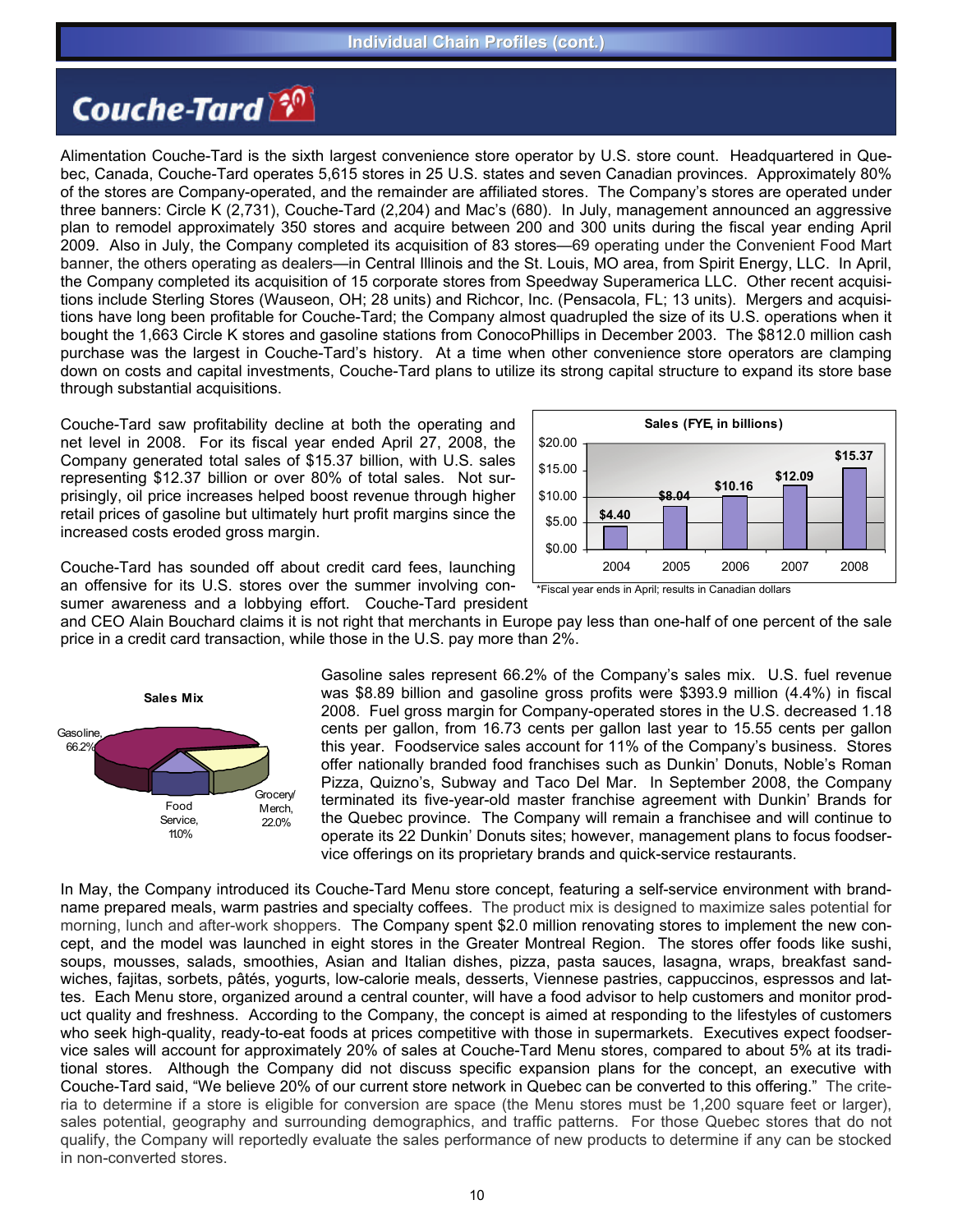

A convenience store and a whole lot more

Casey's General Stores, headquartered in Ankeny, IA, operates 1,468 stores under the name "Casey's General Store" in nine Midwestern states, primarily Iowa, Missouri and Illinois. In addition to offering self-service gasoline, the stores carry a broad selection of food, beverages, tobacco products, health and beauty aids, automotive products and other nonfood items. The 13th largest convenience operator by store count, approximately 61% of Casey's stores are located in areas with populations of fewer than 5,000, and about 13% of its stores are located in communities with populations of more than 20,000. Thus, the Company is sheltered from big-box retailer competition as well as other chains that do not target these less populated areas. Casey's owns all its assets and has recently cut down on franchising efforts. At one time, the Company had roughly 200 franchise locations, but most were repurchased by Casey's. As of April 2008, the Company had 14 franchises and, by the end of the calendar year, all remaining franchise agreements are set to expire, at which point Casey's will be 100% Company owned and operated. In August 2006, Casey's signed a definitive purchase agreement with Nordstrom Oil Company (Cedar Rapids, IA) for 33 convenience stores operating under the HandiMart banner. The stores, which were acquired to increase Casey's market presence within eastern Iowa, have all been converted to Company operations and branded with Casey's signage. The Company has since made several smaller acquisitions across the Midwest. For fiscal 2009, Casey's is targeting a 4% increase in total number of stores and considers acquisitions the most cost-effective way to grow.



For its fiscal year ended April 30, 2008, Casey's generated total sales of \$4.83 billion and experienced a 17.6% increase in total gross profit. Gasoline accounts for the highest portion of Casey's sales; in 2008, nearly 74% of net sales were derived from fuel, and gallons sold increased 2%. Gasoline margins were 13.9 cents per gallon, above expectations, and Casey's saw a 1.8% increase in total gallons sold. However, most of the Company's profit now comes from inside the store, as total in-store sales increased 11.1%. In the last three fiscal years, retail sales of non-gasoline items generated about 27% of net sales but resulted in approximately 74% of gross profits.

\*Fiscal year ends in April

Foodservice represents 6.3% of the Company's sales mix, with grocery and merchandise at 19.5%. Stores carry a wide selection of food items, including prepared foods like pizza, donuts and sandwiches, primarily national brands as well as regional brands of dairy and bakery products. About 88% of stores sell beer. Gross profit margins on prepared food items averaged approximately 62% in the past three fiscal years—significantly higher than the gross profit margin on gasoline sales, which averaged 5%. Casey's also has a proprietary prepared food program and self-distributes roughly 90% of the grocery products in its stores from a distribution center located at its headquarters.



In September, Casey's announced the roll-out of a new 3,700 square-foot store design (traditional stores average 2,700 square feet), with the first opening in Greenup, IL and more to follow. The new stores have additional refrigeration units, mainly to accommodate a wider selection of energy drinks, vitamin water and craft beers. Prepared food offerings will also be expanded, including proprietary coffee blends, creamers, syrups and iced coffee. In select stores, Casey's will launch a made-to-order sandwich program, and some will have a seating area where customers can dine. The new design will debut in three ways—new store constructions, store replacements, and major remodels in the form of additions to existing Casey's stores. The Company's tentative plans for fiscal 2009 are for 20 new constructions, 15 to 20 replacements, and 10 major remodels. The stores will be distributed across rural, interstate and urban areas. According to the Company, the goal of the new stores is to increase gross-profit dollars by driving traffic to higher-margin, faster-moving products such as packaged beverages and prepared foods.

In fiscal 2009, Casey's system-wide goals are to increase same-store gasoline gallons sold 2% with an average margin of 10.8 cents per gallon, increase same-store grocery and other merchandise sales 7% with an average margin of 33.2%, increase same-store prepared foods & fountain sales 6.8% with an average margin of 61.2%. The Company also plans to test new food items and experiment with marketing techniques and pricing.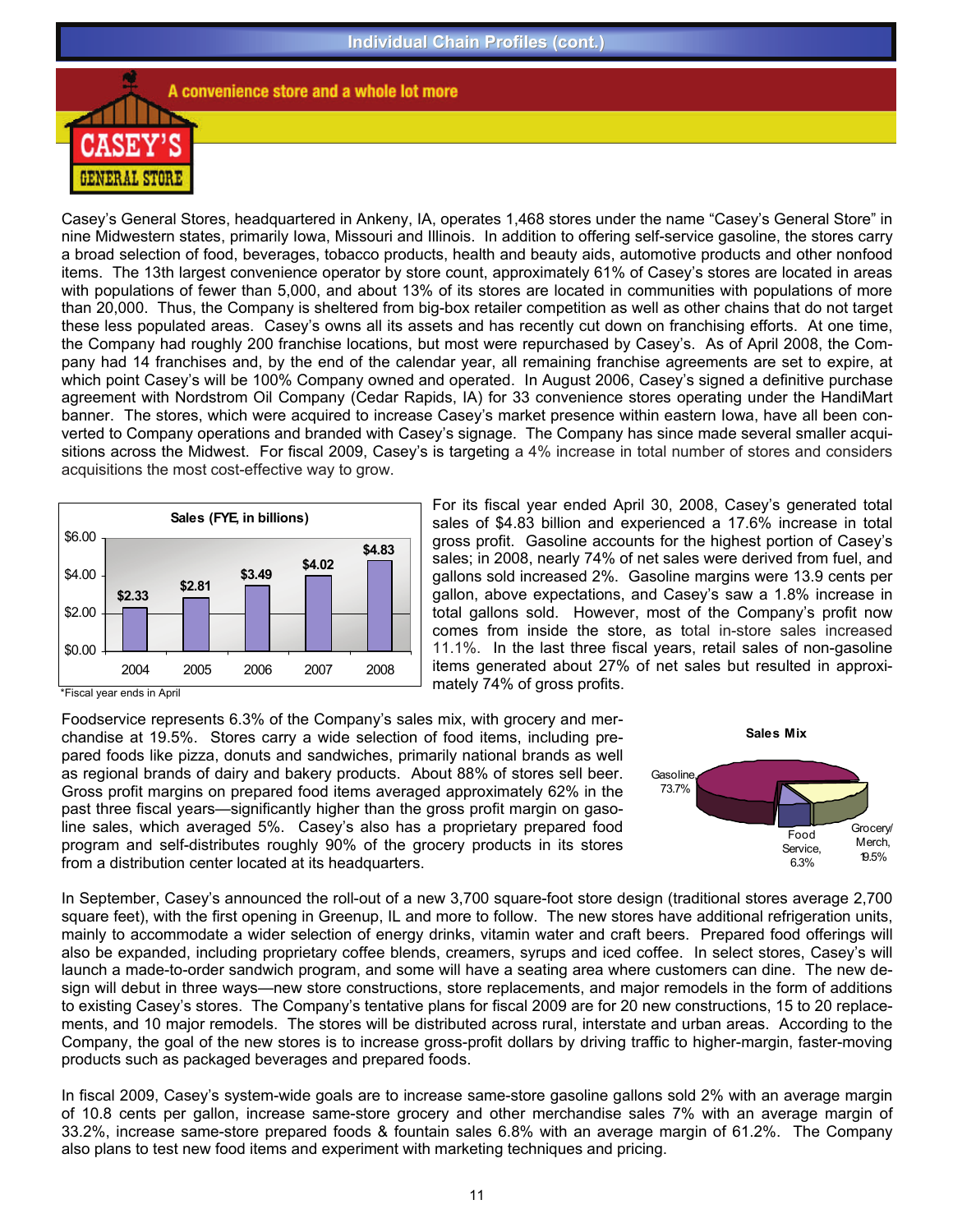

Susser Holdings Corporation, based in Corpus Christi, TX, is a third-generation family-run business and operates 509 convenience stores in Texas, New Mexico and Oklahoma under the Stripes, Town & Country and Village Market banners. The Company also supplies branded motor fuel to approximately 375 independent dealers through its wholesale fuel division. Susser announced its IPO and began trading on the NASDAQ in October 2006. In February 2007, the Company completed a rebranding campaign for both its convenience stores to the Stripes brand and its fueling islands to the Valero brand. Operating under a single brand is a key element in the Company's growth strategy. Susser began rebranding its convenience stores from the Circle K licensed brand to its own proprietary Stripes brand in the second quarter of 2006 and began rebranding its fueling islands from CITGO to Valero in the third quarter after signing a new 12-year supply agreement with Valero in July 2006. In September 2007, Susser announced that it had signed a definitive agreement to acquire TCFS Holdings, Inc., the parent company of San Angelo, TX-based Town & Country Food Stores, in an all-cash transaction valued at approximately \$361.0 million. Susser completed the acquisition of the 168 Texas and New Mexico locations by November 2007, thereby increasing its retail store count by 50%. The total number of stores built and acquired in 2007 was 186, including 18 new retail stores plus the Town & Country stores. According to *Convenience Store News*, the Company was the top gainer in store count between 2007 and 2008.

Susser has made significant gains over the past few quarters and has become an up-and-coming player in the industry. In October, the Company posted third quarter sales growth of 80.1% to \$1.21 billion, bolstered by the Town & Country acquisition. Comparablestore sales were up 4.8% while pro forma sales increased 6.7%. Fuel sales increased 81.6% to \$1.02 billion, though average retail fuel volume per store was down 2.4% on a reported basis and 6.2% on a pro forma basis. Fuel sales average 72% of the Company's mix, though in recent quarters it's reached over 80% of sales. The Company offers Valero, Shamrock, Chevron, Shell, Texaco, Phillips 66 and Exxon branded motor fuel and unbranded motor fuel, approximately 63% of which was branded under the Valero name as of the end of calendar 2007. The Company's



\*Fiscal year ends in December; 2007 results reflect 48 days of TCFS operating results

wholesale motor fuel segment purchases branded and unbranded motor fuel from refiners and distributes it to its retail convenience stores, dealers, commercial users and unbranded stores. During fiscal 2007, Susser supplied 456.5 million gallons of motor fuel to its retail stores and 465.2 million gallons of motor fuel to other customers.



For the first nine months of 2008, Susser's convenience store merchandise sales reached \$545.9 million, an increase of 77.5% on a reported basis and 12.2% pro forma, versus the comparable year-ago period. Growth was driven by strong increases in sales of cigarettes, foodservice and beer. Approximately 99% of the Company's convenience stores are freestanding, average 3,300 square feet, and carry a varied selection of prepared foods, beverages, snacks, grocery, candy and non-food merchandise, including magazines, newspapers, and health and beauty aids. The approximately 2,300 - 3,000 SKUs sold within each store are customized based on local customer demand and preferences. Susser also has a number of proprietary offerings: Laredo

Taco Company and Country Cookin' in-house restaurants, Cafe de la Casa coffee, Slush Monkey frozen carbonated beverages, Quake energy drink and its own Royal brand cigarettes. Stores also offer automated teller machines (ATM), pay telephones and money order systems, as well as lottery, prepaid telephone cards, wireless services and car washes.

Foodservice represents roughly 3.0% of the Company's sales mix, less than several other convenience store operators. Susser offers restaurant service at more than 270 of its stores, under the Laredo Taco Company and Country Cookin' brands. Laredo Taco Company, located in close to 170 Company stores, serves breakfast and lunch tacos, fried and rotisserie chicken, and other hot food offerings targeted to the local populations. Country Cookin' is a Town & Country restaurant operation that features sandwiches and burritos, fried chicken, finger foods and burgers for lunch and dinner in more than 100 stores. Seven of the stores acquired from Town & Country operate under the Village Market banner, and supply grocery products to small rural communities. Village Market stores average approximately 12,500 square feet. The Company has been focusing its 2008 convenience store expansion proportionally within its operating area; two-thirds of new store construction is occurring in the Company's Southern Region, which includes the South Texas/Rio Grande Valley areas, and one-third in the Western Region, which includes West Texas/Eastern New Mexico.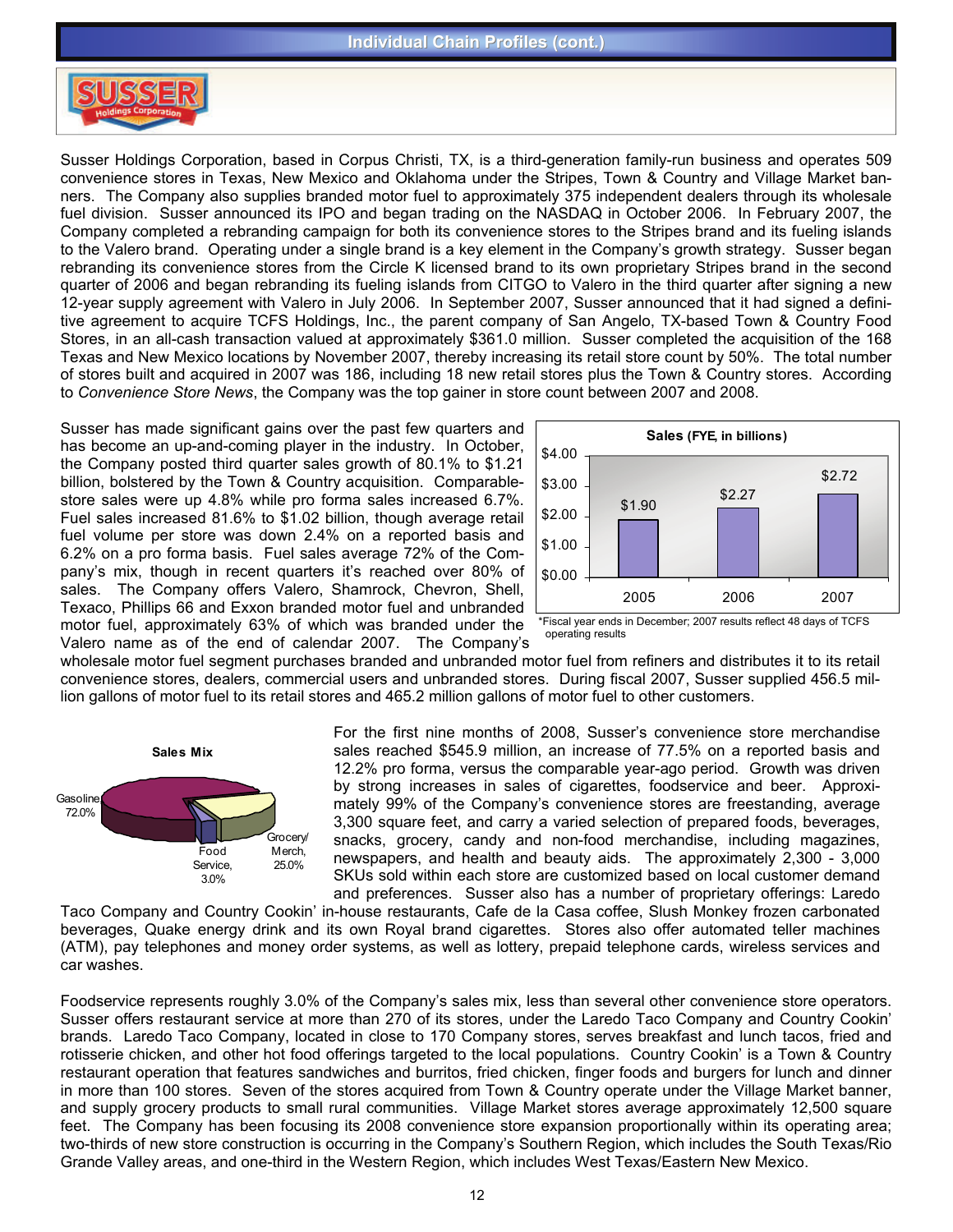#### **CONCLUSION**

While the convenience store industry has faced significant challenges in recent years, top companies continue to find ways to maintain customers and improve profit margins, despite the economic climate. Faced with diminishing gasoline margins, rising credit card fees and a growing competitive landscape, stores are trying to lure customers inside to make purchases. The industry's core products, gasoline and cigarettes, are no longer producing the profits they once did, and this trend is likely to continue. Additionally, many grocery chains and big-box retailers now sell gasoline, and even drug stores and specialty retailers, like dollar stores, office supply stores, pet stores and sporting goods stores, have begun selling drinks and snack items at checkout counters.

Retailers are increasingly focusing on foodservice sales as the key to improving profit; this category is now bringing in the highest margins. Many store operators are investing in in-store full-service restaurants, delis and coffee bars. The addition of more fresh and hot prepared food items is further positioning convenience stores as competitors to fast food restaurants. Convenience stores offering nationally branded food franchises seem to find additional success in establishing the quality of their food products and winning over customers. Retailers are also diversifying food offerings to meet the demands of increasingly health-conscious consumers looking for quick and inexpensive snacks, in addition to typical snack offerings. Customer demographics may have far-reaching implications for convenience stores down the road. According to U.S. census data, the Hispanic population will reach approximately 55.1 million by 2020, or 17% of the total population; thus, retailers are likely to make some adjustments to their product offerings to capture this market.

In turn, the addition of more types of prepared foods, packaged beverages, and coffee and hot beverage products are changing retailers' square-footage needs. Many companies are creating broader aisles and adding kitchens as well as space for additional departments, like bakery and hot beverage stations. Casey's General Stores' new store design is 1,000 feet larger than its traditional stores. QuikTrip has grown its average store size from 3,000 to 4,600 square feet and is in the process of adding kitchens to each store to expand prepared food offerings.

Technological innovation is becoming a distinguishing factor for some convenience stores. Wawa, for example, recently announced the expansion of a pilot for a new service that allows customers to pre-order food items over the internet or through cell phone text messaging, pay and then pick up orders at the store without ever waiting in line. Increased attention to environmentally friendly packaging is another distinguishing factor, with 7-Eleven leading the charge by using recycled cardboard for their prepared food products.

The industry is highly fragmented, with about two-thirds of operators owning ten stores or fewer. Mergers and acquisitions are aiding the growth of many of the convenience giants. Those companies operating over 200 stores are grabbing close to an 80% market share, though they comprise only about 10% of all convenience store operators. Big oil companies like Exxon Mobil and ConocoPhillips announced this year that they plan on divesting their retail businesses to focus on wholesale gasoline sales.

Still, big-box retailers like Wal-Mart and Tesco, as well as grocery retailers, are stepping in with store designs that are sized between a grocery store and a convenience store and offering many fresh food items for "fill-in" shopping. In October, Wal-Mart opened four Marketplace stores averaging 15,000 square feet in the Phoenix, AZ metropolitan area that offer "quick-strike, affordable" fresh groceries and prepared foods. British retailer Tesco has already opened close to 100 of its Fresh & Easy Neighborhood Market stores, which average 10,000 square feet and offer ready meals and graband-go items, in Arizona, California and Nevada. In May, Safeway debuted The Market at Vons, a 15,000 square-foot store with prepared and fresh foods, in California. Supervalu recently opened an "Urban Fresh, by Jewel" store in Chicago, an approximately 15,000 square-foot concept with a focus on fresh, prepared foods, ready-to-eat entrees and convenience items designed for urban areas. Golub's Price Chopper is reportedly also considering an approximately 15,000 square-foot concept designed to operate in urban areas. While these companies may not currently target the same customers as convenience stores, they still pose a threat in the foodservice category since they are positioned to fulfill the needs of customers making quick trips for fresh and competitively priced food items.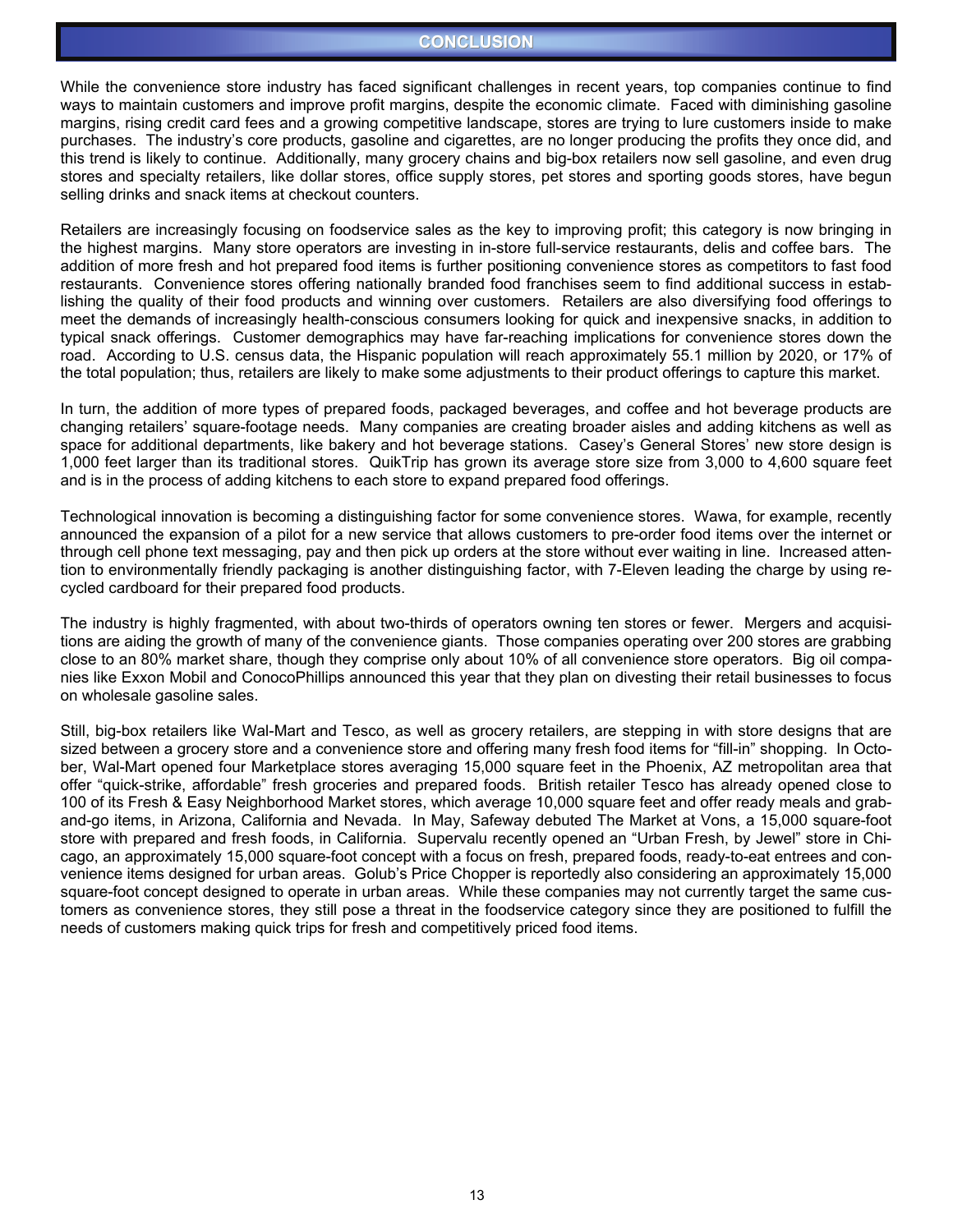#### **APPENDIX**



*Source: The Nielsen Company, 2008; NACS, 2008*



*Source: NACS, 2008*



#### **Three-Year Stock Performance**